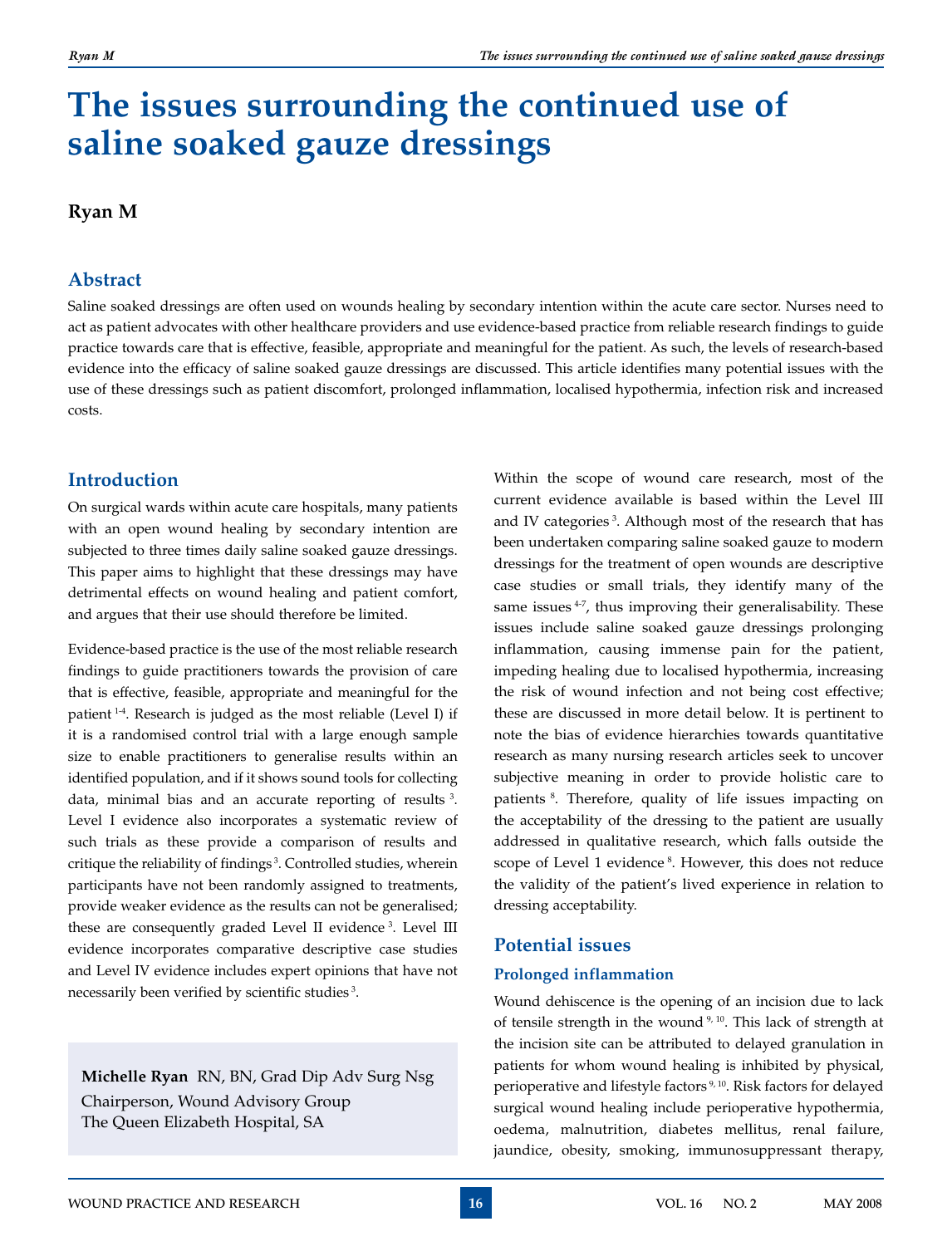anaemia, wound contamination and any other causes of compromised blood flow to the area 9, 10, 11.

Also present in many open surgical wounds healing by secondary intention is slough, a yellow devitalised tissue that must be removed as it retards healing  $9, 10$ . Slough requires debridement and one form of mechanical debridement is saline soaked wet to dry gauze  $6, 9, 10, 12$ -15. These dressings are a non-selective form of debridement, therefore whilst they adhere to the devitalised tissue once dried, they may also injure surrounding granulation tissue when removed, thus returning the wound to the earlier inflammatory stage of healing  $4, 6, 9, 10, 12, 13, 15-17$ .

Although inflammation is a necessary part of the healing process, prolonged inflammation can impede healing. Acute inflammation enables the surgical site to be cleared of foreign material through ingestion by neutrophils, monocytes and macrophages<sup>9</sup>. However, prolonged inflammation is problematic due to the reduced blood flow and increased capillary permeability that occurs to facilitate movement of plasma nutrients, oxygen and phagocytes to the site of injury. The localised oedema resulting from inflammation can cause poor tissue perfusion, pain and paresthesia if prolonged.

Another issue is the increase in the patient's temperature due to pyrogens released by leukocytes, macrophages and tumour necrosis factor and prostaglandins acting on the internal thermostat in the hypothalamus. Although a slight rise in temperature is effective at minimising bacterial invasion, the protraction of the febrile state can lead to insensible water loss through diaphoresis and subsequent dehydration<sup>9</sup>, further reducing their healing ability 10. Hypothetically, it would also seem reasonable to propose that re-injury to the capillary buds of granulation tissue would reignite the clotting cascade and consequently prolong inflammation and delay wound healing. However, in a systematic review of dressings and treatments for surgical wounds healing by secondary intention, Vermeulen *et al.* 7 found that there was little statistical significance between healing rates of gauze versus foam or alginates due to insufficient sample sizes.

#### **Increased pain for the patient**

Pain is closely related to inflammation as it is triggered by inflammatory mediators prostaglandin and bradykinin<sup>9</sup>. Most researchers concur that wet to dry saline soaked gauze dressings are painful, especially on removal, due to their adherence to the wound bed  $4-6$ ,  $10$ ,  $13-15$ ,  $17$ ,  $18$ . However, much of the evidence available regarding the amount of pain experienced by patients receiving saline soaked dressings is expert opinion and case study comparison which, according to Rycroft-Malone *et al.* 19, may be biased and subjective, and therefore lacking in credibility.

A non-experimental controlled trial involving 5850 patients with various wound aetiologies reported that 88% of the chronic wound participants and 95% of the acute wound participants had decreased pain when treated with the nonadherent dressings compared to wet, dry or paraffin gauze<sup>20</sup>. According to Schneider, Whitehead & Elliot<sup>8</sup>, such trials have the benefit of a large number of participants, which assists with the generalisability of results; however, the validity of results may be affected by the lack of randomisation. Bias is also a potential threat to validity when researchers are not blinded to the products used and funding is provided by the manufacturer<sup>21</sup>, as evident in this trial.

In a literature review by Bethell<sup>4</sup>, it is concerning to read that surveys of medical and nursing staff have shown that many accept pain on dressing removal to be unavoidable, especially given that non-adherent dressings may cause less pain. Several studies have demonstrated the potential to reduce pain by applying dressings that promote moist wound healing, maintain normothermia and protect granulation tissue  $7, 10$ . Wound experts concur that saline soaked gauze dressings cause pain as they dehydrate the wound, adhere to healthy tissue, cause exposure to the air several times per day, sting when applied and cause nerve endings to be exposed to cold saline <sup>10, 13, 14, 18, 22.</sup> Vermeulen *et al.* 7 reported that current randomised controlled trials comparing calcium alginate and hydrocolloid dressings to gauze demonstrated decreased pain when calcium alginate or hydrocolloid dressings were used on open surgical wounds, yet further research is needed to validate these results as the studies did not use comparable tools for measurement or adequate sample sizes.

Therefore, although the evidence to support the amount of pain patients receiving saline soaked dressings experience may not meet the criteria for Level 1 evidence, the validity of the individual's reporting of pain can not be questioned as pain is a subjective experience 23.

#### **Localised hypothermia**

Wound healing may also be impeded by saline soaked gauze dressings as they cause localised hypothermia. This occurs as the saline soaked into the gauze cools the wound, causing localised vasoconstriction; this, in theory, would result in decreased leukocyte mobility and efficiency of phagocytes and increased haemoglobin affinity for oxygen, thus reducing waste removal by phagocytes and the delivery of oxygen to the tissue  $10$ ,  $14$ . Several authors agree that gauze does not provide adequate thermal insulation, thus resulting in water evaporation and further heat loss from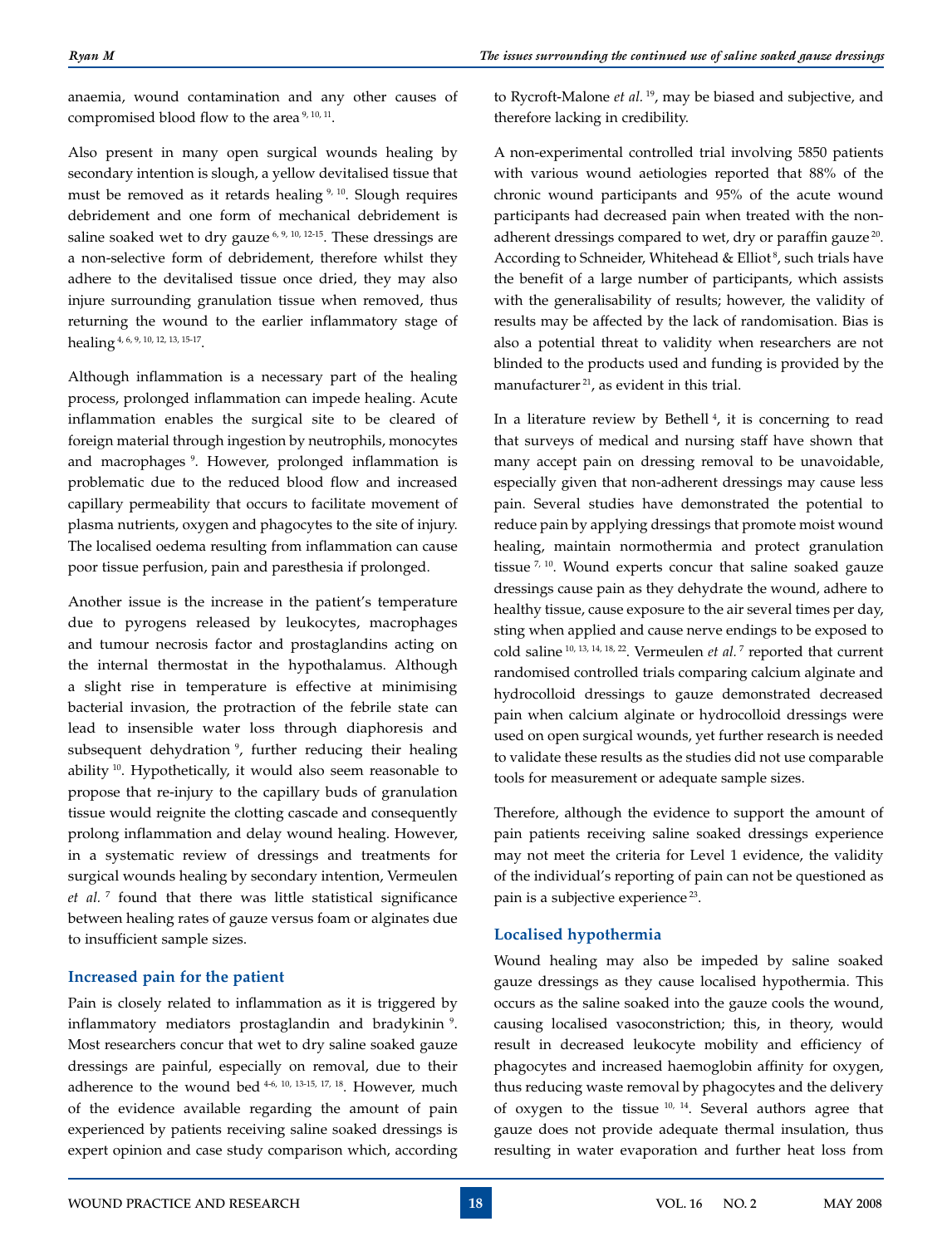the wound 10, 14, 18. The maintenance of normothermia and a moist healing environment is essential to effective healing in order to ensure efficient mitosis of new cells <sup>10</sup>. However, despite these theories, current evidence comparing modern dressings to saline soaked gauze in open surgical wounds shows minimal difference between healing times <sup>5-7</sup>.

#### **Risk of wound infection**

There is also a potential risk for infection with saline soaked gauze dressings. Several problems arise when utilising gauze on heavily exudating open surgical wounds. Firstly, gauze does not provide a barrier to bacteria; in fact, Lawrence 24 demonstrated that bacteria were able to penetrate 64 layers of gauze. Another issue is that gauze fibres may be left in the wound, further increasing the infection risk <sup>10, 13, 14</sup>. An additional cross infection risk has also been identified – once exudates dries on the gauze, bacteria may be dispersed into the air as it is removed from the wound 10, 14. A study by Lawrence, Lilly & Kidson 25 revealed that bacteria was released by both moist and dry gauze for up to 30 minutes post removal, whereas a hydrocolloid dressing released minimal amounts of bacteria. This is of particular concern when the patient's wound is contaminated with antibiotic resistant microorganisms.

#### **Reduced cost effectiveness**

A common misconception is that saline soaked gauze dressings are inexpensive. Although saline and gauze themselves are relatively cheap when compared to modern dressings, they are labour intensive, require secondary dressings to contain exudate and usually require nursing care in the community 10. When these and other additional costs are factored in, such as the potential for wound infection, prolonged hospital admissions, and the amount of product used, saline soaked gauze dressings seem a less feasible option.

Cohn et al.<sup>6</sup> revealed (in a pilot study comparing Aquacel to saline soaked gauze dressings on open surgical wounds) that the potentially decreased healing time and reduction in dressing changes associated with Aquacel would greatly reduce costs. Several other small comparative studies have been carried out on open surgical wounds suggesting that weekly dressings using foam, alginate or Aquacel are more cost effective as they require less nursing time and product, and facilitated early discharge from hospital 4, 14, 20. However, the limited sample size, lack of randomisation and blinding reduces the validity of these studies 8. As Vermeulen *et al.*<sup>7</sup> pointed out, the quality of life costs of a dressing also need to be addressed in valid research as the inconvenience caused to the patient through saline soaked dressings is not fully understood.

#### **Discussion**

It is evident that there may be better alternatives to saline soaked gauze dressings in the management of open wounds healing by secondary intention. This article has identified that the primary use of saline soaked gauze dressings is to debride devitalised tissue from wounds, yet these dressings may be more detrimental than useful.

Although Level 1 evidence is lacking regarding the detrimental effects of saline soaked gauze dressings on wound healing and quality of life issues, it is outside the scope of randomised controlled trials to examine individual responses to an intervention in order to determine the acceptability of that treatment to the patient<sup>8</sup>. Therefore, the subjective experiences of the patient, such as pain perception and personal inconvenience caused by the dressing, will not be captured by quantitative research<sup>8</sup>. The lack of randomised controlled trials highlighting the detrimental effects of saline soaked gauze dressings may also be related to ethical and financial issues. Ethical issues could arise as researchers may not want to perform treatment on participants that may be detrimental, yet practitioners are utilising these dressings on a regular basis.

Secondly, from a financial perspective, it is extremely costly to undertake research that has a large patient sample to ensure generalisability, strict participant exclusion criteria, double blinding to eliminate bias, standardised tools for comparison and accurate diagnostic testing 3. It is important to consider that although a treatment may have evidence beyond a reasonable doubt to prove its effectiveness, it can still be viewed as inappropriate for practice. A treatment needs to effective, feasible and acceptable for it to be used in practice 1, 26. Therefore, although saline soaked gauze may effectively remove devitalised tissue and seem like a cheap option, if the dressing is not viewed as appropriate by practitioners and patients, it should be discontinued.

## **Conclusion**

The literature repeatedly discusses the potential for saline soaked gauze dressings to cause detrimental effects to the patient. As such, there is a need for practitioners to question the continued use of such dressings in their healthcare organisations in order to provide effective, feasible and acceptable wound management for their patients. Clearly, there is a research gap in the area of saline soaked gauze dressings in comparison to modern dressings and further research is needed to further understand the impact of wound dressing selection on wound healing and quality of life issues.